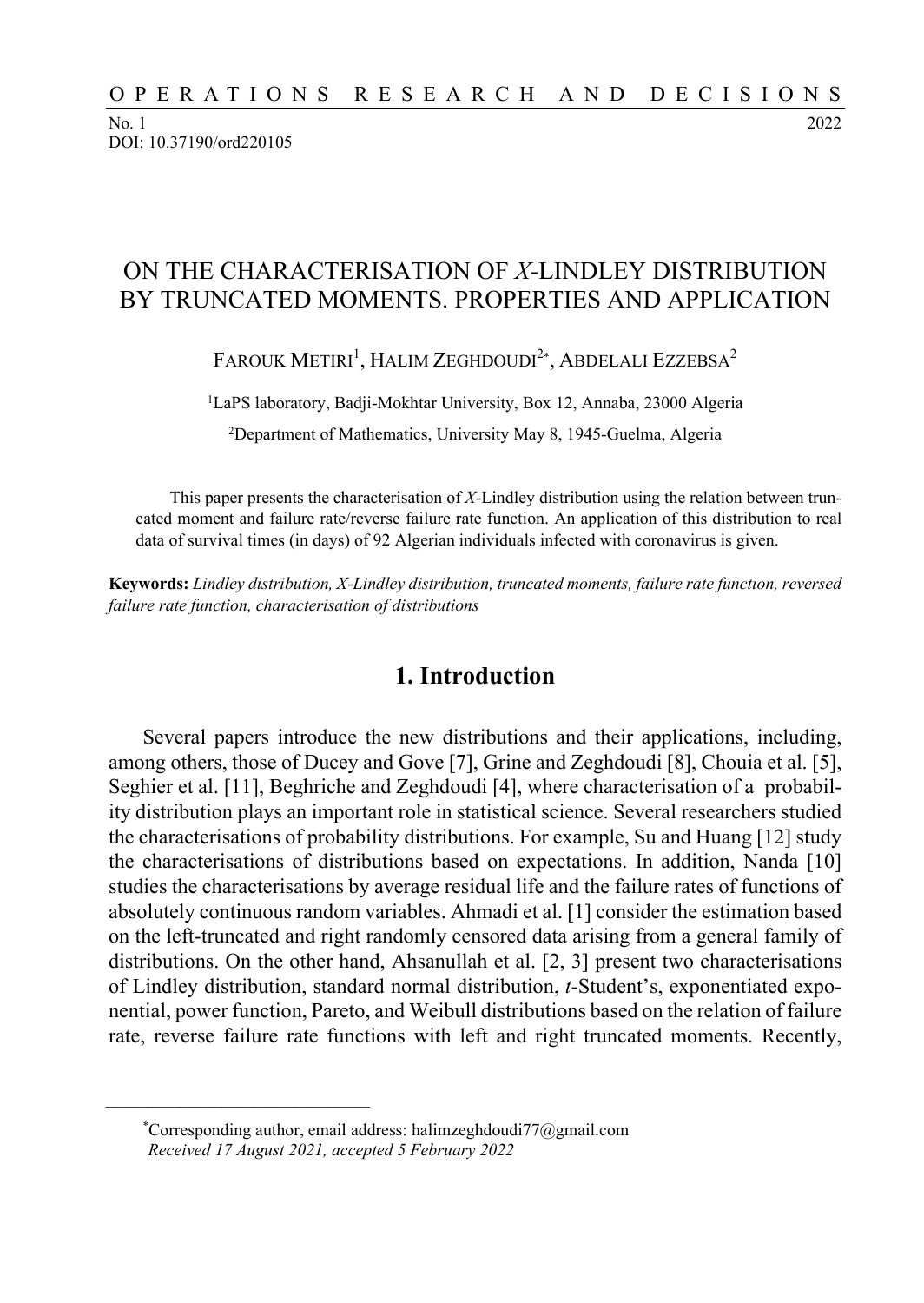Haseeb and Yahia [9] studied truncated moments for two general classes of continuous distributions.

In this paper, two characterisations of the *X*-Lindley distribution, introduced by Chouia and Zeghdoudi [5] have been studied. They are based on the failure, relation of the inverse failure rate functions with the left and right truncated moments, respectively. Section 2 gives some properties of *X*-Lindley distribution. Section 3 discusses the characterisation of general distribution by left truncated and failure rate function and then right truncated and reverse failure rate function. Section 4 studies the characterisation of *X*-Lindley distribution by using the relation between left/right truncated moment and failure/reverse failure rate function. Finally, an illustrative example of *X*-Lindley distribution with other one-parameter distributions is given to show the superiority and flexibility of this model.

## **2. Properties of** *X***-Lindley distribution**

The *X*-Lindley distribution with parameters  $\alpha = 0$  and  $\theta > 0$  has probability density function (p.d.f.)

$$
f(x, \theta) = \frac{\theta^2}{(\theta + 1)^2} (x + \theta + 2) \exp(-\theta x), \quad x > 0, \theta > 0
$$
 (1)

The mode of *X*-Lindley distribution is given by

$$
\text{mode}(X) = \begin{cases} -\frac{\theta^2 + 2\theta - 1}{\theta} & \text{for } 0 < \theta < \sqrt{2} - 1 \\ 0 & \text{otherwise} \end{cases}
$$
 (2)

We can find easily the cumulative distribution function (c.d.f) of the *X*-Lindley distribution

$$
F_{XL}(x,\theta) = 1 - \left(1 + \frac{\theta x}{\left(1 + \theta\right)^2}\right) e^{-\theta x}, \ x > 0, \ \theta > 0 \tag{3}
$$

The *X*-Lindley distribution with parameter  $\theta$  has failure rate function (f.r.f) and reversed failure rate function (r.f.r.f.)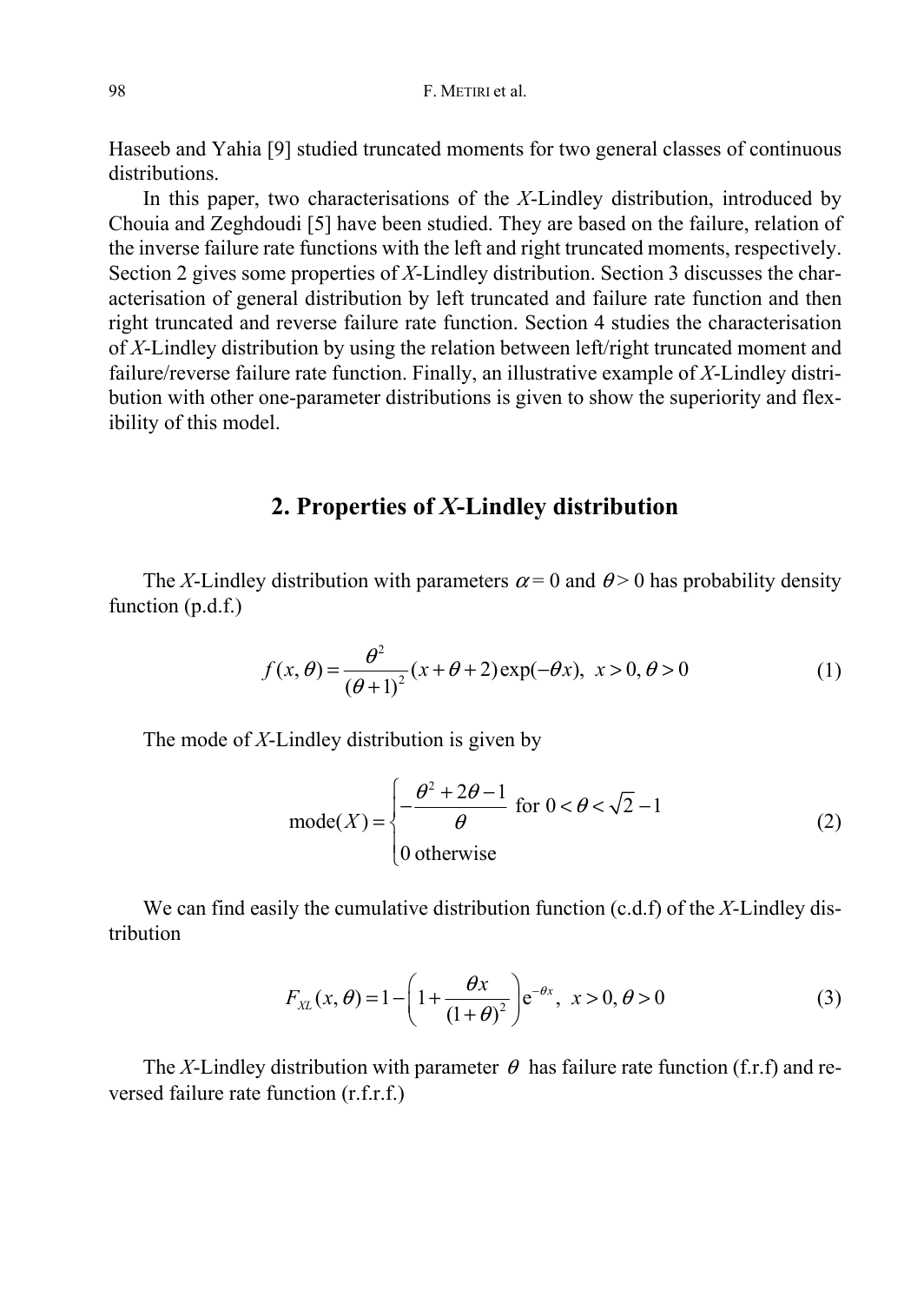*X-Lindley distribution by truncated moments* 99

$$
r(x) = \frac{f(x)}{1 - F(x)} = \frac{\theta^2 (x + \theta + 2)}{(1 + \theta)^2 + x\theta}, \ x > 0, \ \theta > 0
$$
 (4)

$$
\eta(x) = \frac{f(x)}{F(x)} = \frac{\theta^2(x + \theta + 2)}{(1 + \theta)^2 \exp(\theta x) - (1 + \theta + 2\theta)}
$$
(5)

The *r*th moment (about the origin) of the *X*-Lindley distribution with parameter  $\theta$  is

$$
E(Xr) = \frac{(\theta + 2\theta + r + 1)r!}{(1 + \theta)^2 \theta^r}, \ r = 1, 2, ... \tag{6}
$$

which is finite for all orders r and  $\theta$  > 0. For more details, see [5].

### **3. Characterisation of general distribution**

First, we shall introduce the characterisation of general distribution by left truncated and failure rate function and then right truncated and reverse failure rate function. We use the following lemmas to give the characterisation of the general distribution based on left truncated moments.

**Lemma 1.** Suppose that the random variable *X* has a continuous c.d.f.  $F(x)$  with  $F(0) = 0$ ,  $F(x) > 0$  for all  $x > 0$ , p.d.f.  $f(x) = F'(x)$ , and f.r.f.  $r(x) = \frac{f(x)}{1 - F(x)}$ . Let  $g(x)$ be a continuous function in  $x > 0$  and  $0 < E[g(x)] < \infty$ . If

$$
E[g(x)|X \ge x] = h(x)r(x) + k(x), \ x > 0
$$

where  $h(x)$  and  $k(x)$  are double differentiable functions in  $x > 0$ , then  $f(C_1, C_2, x)$  is density function,  $x > 0$ , where  $C_1, C_2 > 0$  are normalizing constants.

**Proof.** Since

$$
E[g(x)| X \ge x] = \frac{1}{1 - F(x)} \int_{x}^{\infty} g(y) f(y) dy
$$

it follows that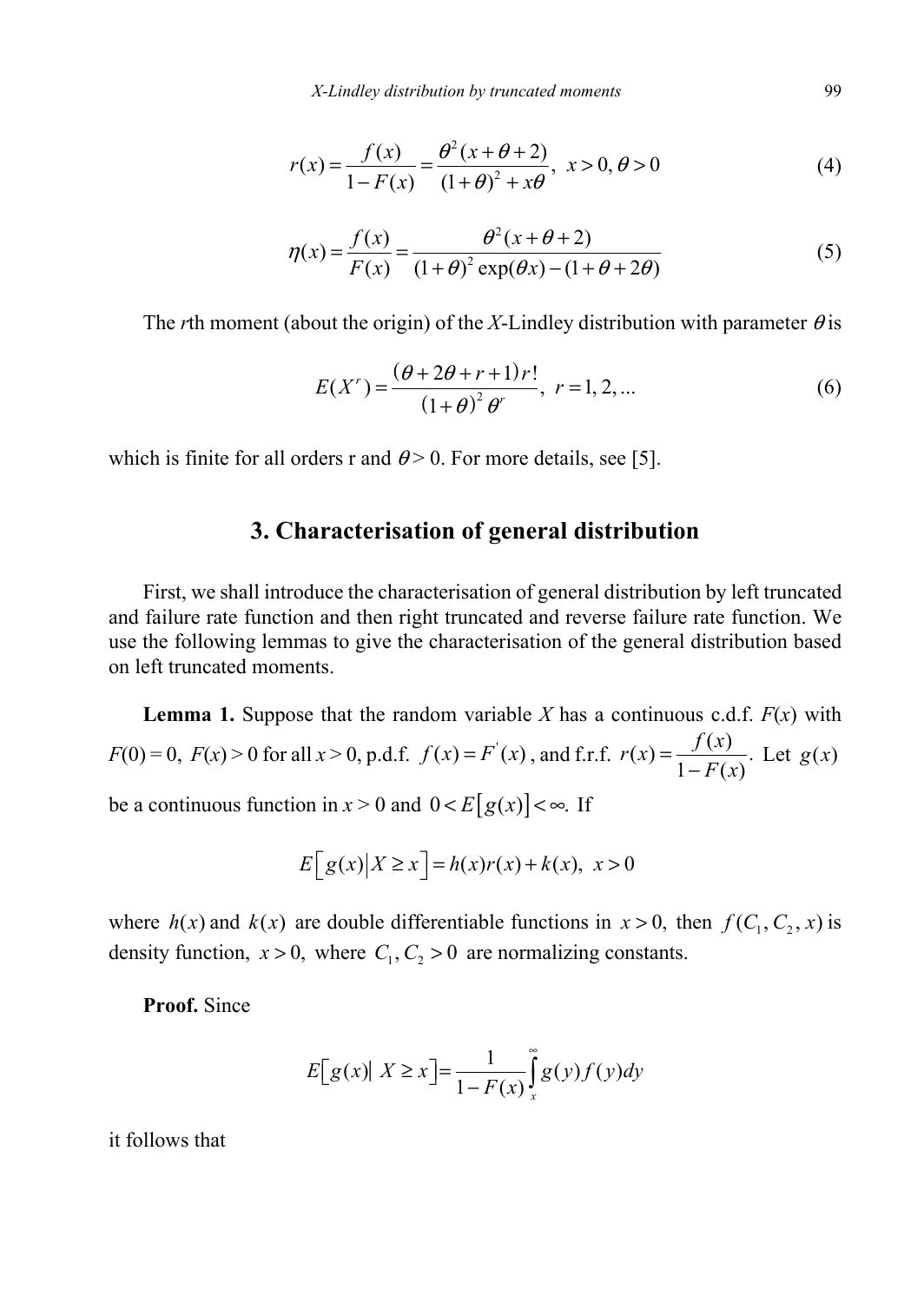100 F. METIRI et al.

$$
\int_{x}^{\infty} g(y)f(y)dy = h(x)f(x) + k(x)(1 - F(x))
$$

Differentiating both sides of the above equation concerning  $x$ , we have

$$
-g(x)f(x) = h(x)f'(x) + h'(x)f(x) + k'(x)(1 - F(x)) - f(x)k(x)
$$

Now dividing both sides by  $k'(x)$ 

$$
\frac{-g(x)f(x)}{k'(x)} = \frac{h(x)f'(x) + h'(x)f(x) - f(x)k(x)}{k'(x)} + (1 - F(x))
$$

differentiating again concerning x, and multiplying with  $(k'(x))^{2}$ , we get

$$
k''(x)g(x)f(x) - f(x)g'(x) - f'(x)g(x)
$$
  
=  $k'(x)(f(x)h''(x) + 2f'(x)h'(x) + f''(x)h(x) - f'(x)k(x) - f(x)k'(x))$   
 $- (k''(x)(f(x)h'(x)) + f(x)h(x) - f(x)k(x)) - (k'(x))^2 f(x)$ 

After simplifying the above equation, we get

$$
h(x)k'(x)f''(x) + (k'(x)g(x) + 2h'(x)k'(x) - k'(x)k(x) - h(x)k''(x))f'(x)
$$
  
+  $(g'(x)k'(x) + h''(x)k'(x) - k''(x)g(x) - k''(x)h'(x) - 2(k'(x))^{2})f(x) = 0$ 

Thus, the general solution of this second-order linear differential equation for the unknown function  $f(x)$  is  $f(C_1, C_2, x)$  which is a density function with  $x > 0$  where the initial condition

$$
\int_{0}^{\infty} f(C_1, C_2, x) = 1, f(C_1, C_2, x) \ge 0 \text{ and } f(C_1, C_2, 0) = f_0
$$

for  $x > 0$  and  $C_1, C_2 > 0$  is a normalizing constant, which is the proof of the lemma.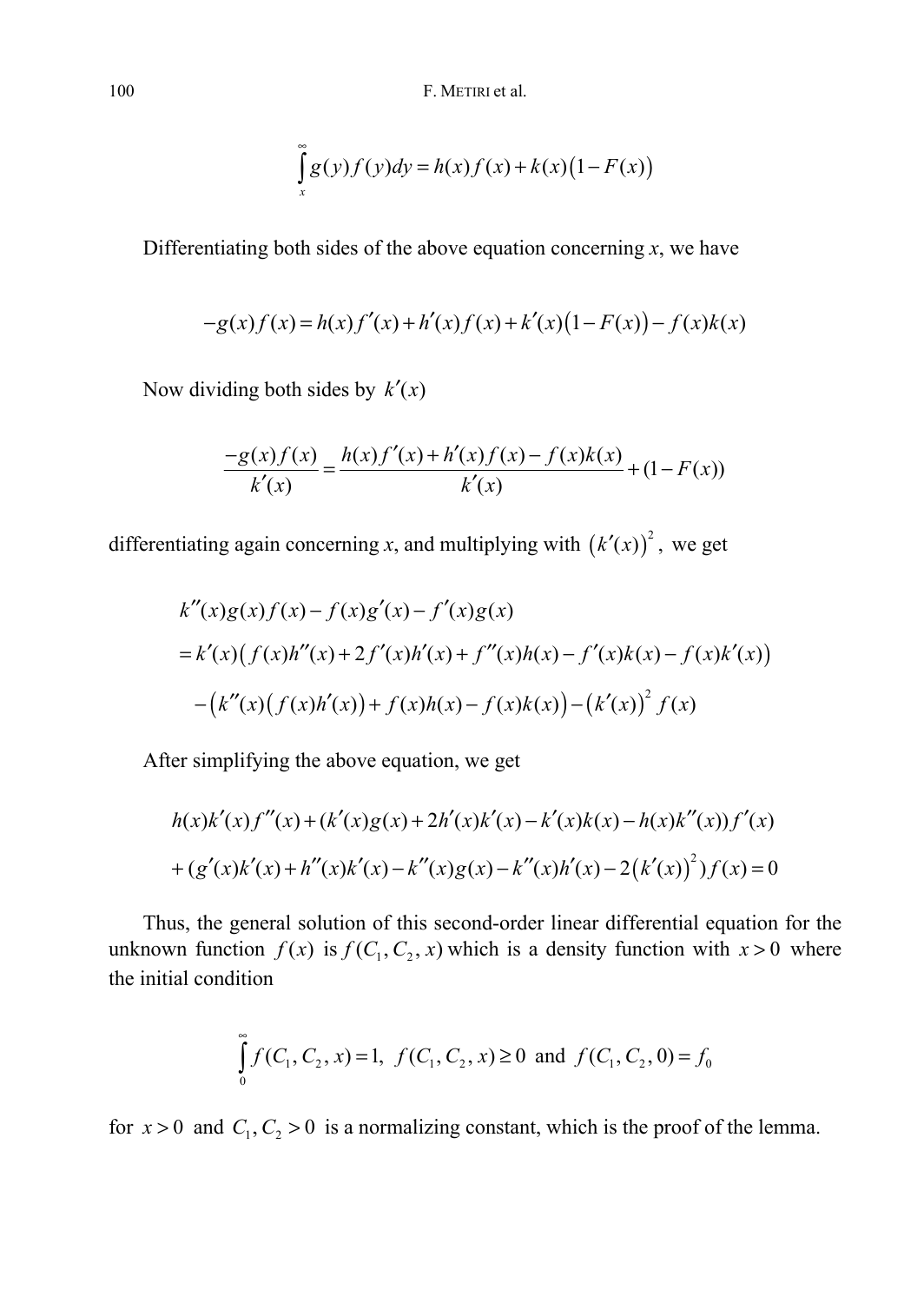**Lemma 2.** Suppose that the random variable *X* has a continuous c.d.f.  $F(x)$  with *F*(0) = 0, *F*(*x*) > 0 for all *x* > 0, p.d.f.  $f(x) = F'(x)$ , and f.r.f.  $r(x) = \frac{f(x)}{1 - F(x)}$  and  $0 < E[g(x)] < \infty$ . If

$$
E[X| X \ge x] = r(x) + k(x), \ x > 0
$$

where  $k(x)$  is a double differentiable function in  $x > 0$ , then  $f(C_1, C_2, x)$  is a density function,  $x > 0$ , where  $C_1, C_2 > 0$  are normalizing constants.

**Proof.** The lemma can be proved on the lines of Lemma 1 after noting that  $g(X)$  $= X, h(x) = 1.$ 

**Lemma 3.** Suppose that the random variable *X* has an absolutely continuous c.d.f. *F*(0) = 0, *F*(*x*) > 0 for all *x* > 0, p.d.f.  $f(x) = F'(x)$ , and f.r.f.  $r(x) = \frac{f(x)}{1 - F(x)}$  and  $0 < E[g(x)] < \infty$ . If

$$
E[X \mid X \ge x] = h(x)r(x), x > 0
$$

where  $h(x)$  is a differentiable function in  $x > 0$ , then

$$
f(x) = C \exp\left(-\int_0^x \frac{y + h'(x)}{h(y)} dy\right), \ x > 0
$$

where  $C > 0$  is a normalizing constant.

**Proof.** The lemma can be proved on the lines of Lemma 1 with  $g(X) = X$  and  $k(x) = 0$  or one may refer to [3].

The characterisation of general distribution by right truncated and reverse failure rate function is omitted because it is similar to the characterisation of general distribution by left truncated and failure rate function.

### **4. Characterisation of** *X***-Lindley distribution**

In this section, the characterisation of *X*-Lindley distribution is presented by using the relation between left/right truncated moment and failure/reverse failure rate function.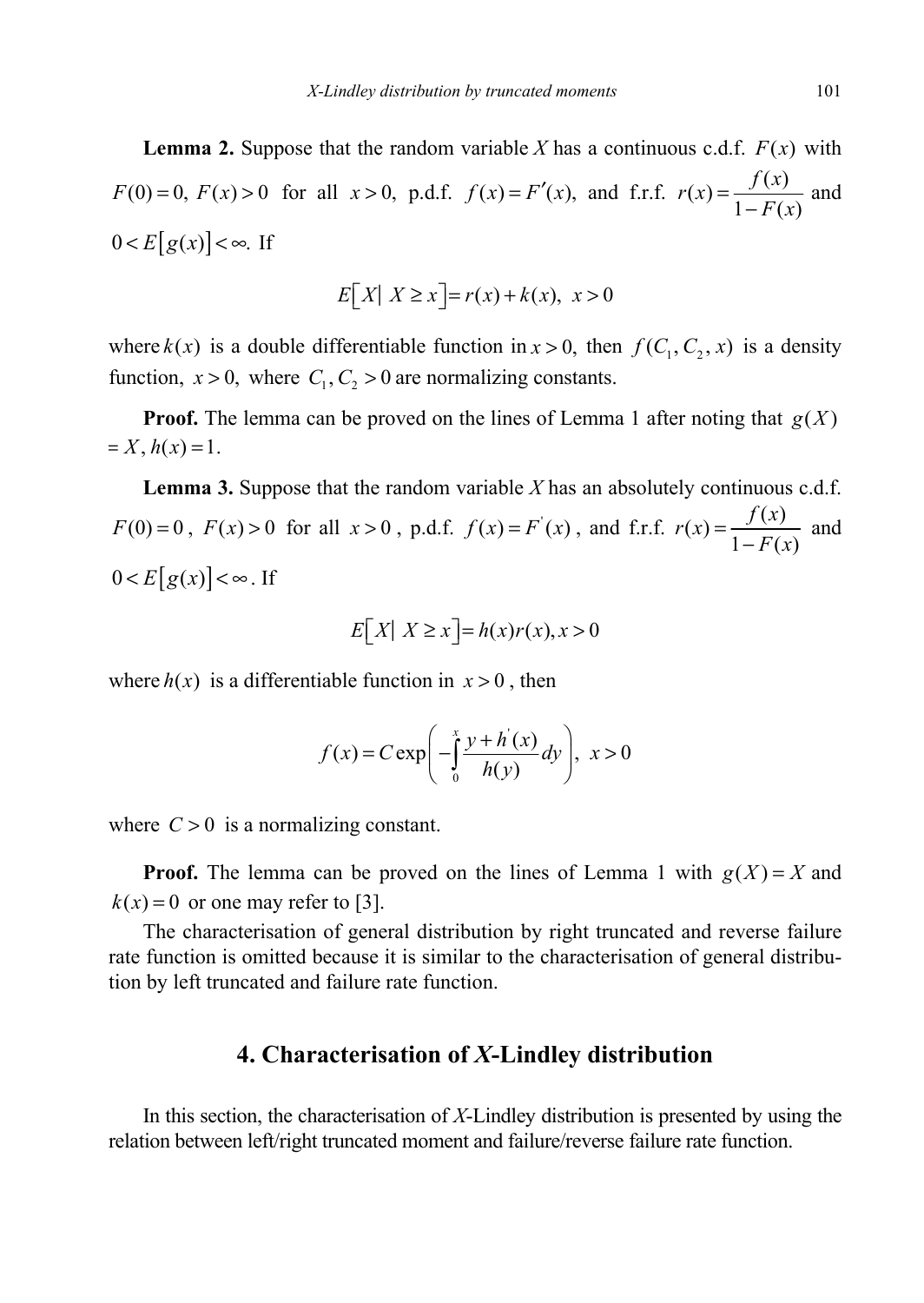**Theorem 1.** Suppose that the random variable *X* has a continuous c.d.f.  $F(x)$  with *F*(0) = 0, *F*(*x*) > 0 for all *x* > 0, p.d.f.  $f(x) = F'(x)$ , and f.r.f.  $r(x) = \frac{f(x)}{1 - F(x)}$ . Assume  $0 < E[X^n] < \infty$  for a given positive integer *n*. Then *X* has the *X*-Lindley distribution with parameters  $\theta > 0$  if and only if

$$
E\left[X^n | X \ge x\right] = \frac{\sum_{k=0}^{n+1} c_k x^k + (1+\theta) \sum_{k=0}^n d_k x^k}{x+\theta+2} r(x)
$$

where

$$
c_0 = \frac{n!(n+1+\theta)}{\theta^{n+2}}, \ c_{k+1} = \frac{\theta}{k+1}c_k, \ k = 0, 1, ..., n-1, \ c_{n+1} = \frac{1}{\theta}
$$

and

$$
d_0 = \frac{n!}{\theta^{n+1}}, \ d_{k+1} = \frac{\theta}{n-1} c_k d_k, \ k = 0, 1, ..., n-1, \ d_{n+1} = \frac{1}{\theta}
$$

**Proof.** First, we shall prove the necessary part:

$$
E[Xn] X \ge x] = \frac{1}{1 - F(x)} \int_{x}^{\infty} y^{n} f(y) dy = \frac{r(x)}{(2 + \theta + x)e^{-\theta x}} \int_{x}^{\infty} y^{n} (2 + \theta + y) e^{-\theta y} dy
$$
  
= 
$$
\frac{\sum_{k=0}^{n+1} c_{k} x^{k} + (1 + \theta) \sum_{k=0}^{n} d_{k} x^{k}}{x + \theta + 2} r(x)
$$

Now consider,

$$
\int_{x}^{\infty} y^{n} (2 + \theta + y) e^{-\theta y} dy
$$
  
\n
$$
= \int_{x}^{\infty} y^{n} (1 + y) e^{-\theta y} dy + \int_{x}^{\infty} y^{n} (\theta + 1) e^{-\theta y} dy
$$
  
\n
$$
= e^{-\theta x} \left( \sum_{k=0}^{n+1} c_{k} x^{k} + (1 + \theta) \sum_{k=0}^{n} d_{k} x^{k} \right)
$$
(7)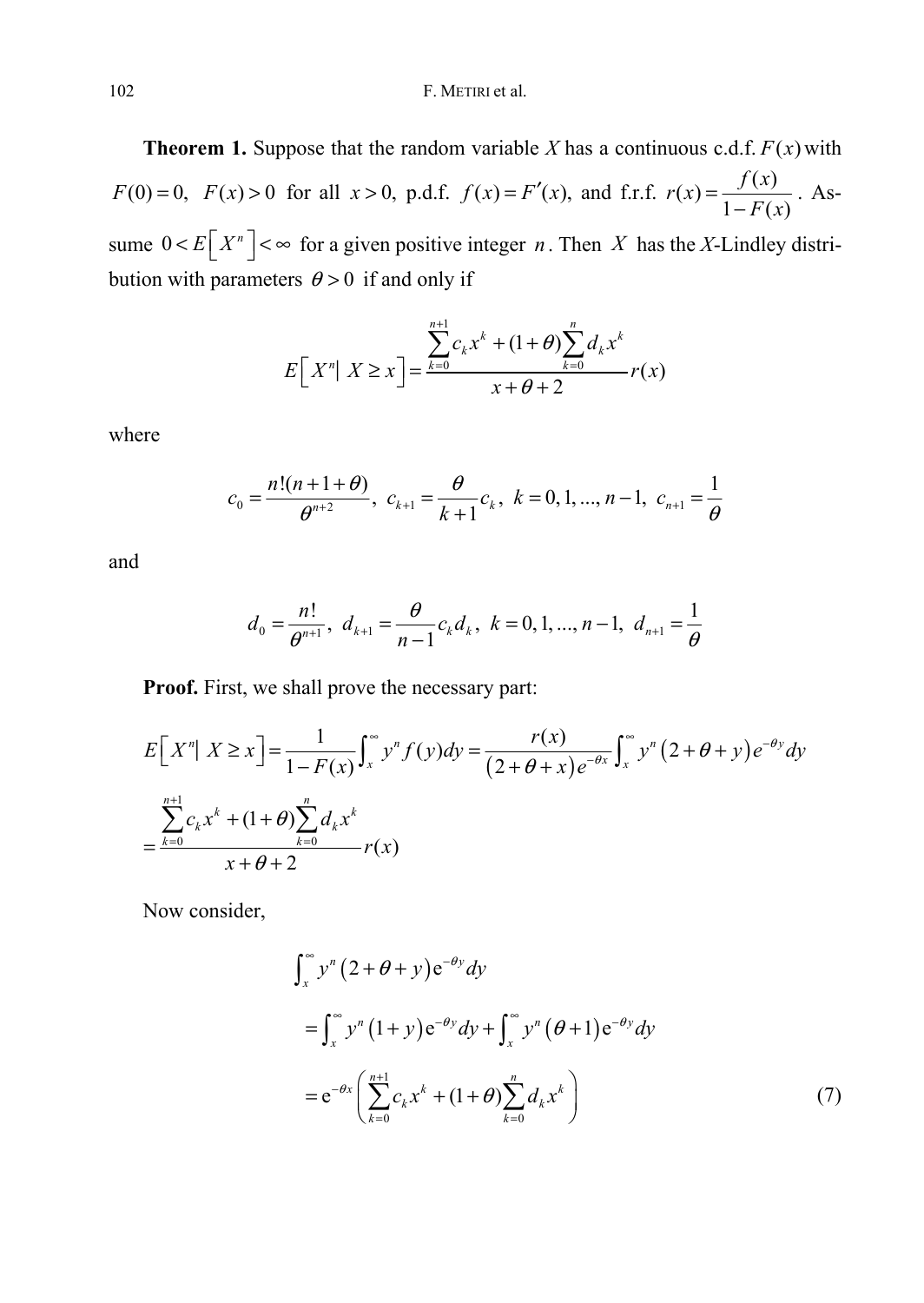and proceed to get the value of the above integral. To prove sufficiency part, we assume that  $g(x) = x^n, n \ge 0$  and

$$
h(x) = \frac{\sum_{k=0}^{n+1} c_k x^k + (1+\theta) \sum_{k=0}^{n} d_k x^k}{x + \theta + 2}
$$

Using the recurrence relations of the  $c_k$  and  $d_k$ , we have

$$
\Theta \sum_{k=0}^{n+1} c_k x^k - \sum_{k=1}^{n+1} k c_k x^{k-1} = \sum_{k=0}^{n+1} [\Theta c_k - (k+1) c_{k+1}] x^k
$$
  
+  $[\Theta c_n - (n+1) c_{n+1}] x^n + \Theta c_{n+1} x^{n+1} = x^n (1+x)$ 

Hence,

$$
(1+\theta)\left(\theta\sum_{k=0}^{n}d_{k}x^{k}-\sum_{k=1}^{n}kd_{k}x^{k-1}\right)=(1+\theta)x^{n}
$$

Then, we can write

$$
\theta \left( \sum_{k=0}^{n+1} c_k x^k + (1+\theta) \sum_{k=0}^n d_k x^k \right) - \left( \sum_{k=1}^{n+1} k c_k x^{k-1} + (1+\theta) \sum_{k=1}^n k d_k x^{k-1} \right) = x^n (2+\theta + x)
$$

It follows that

$$
\frac{g(x)}{h(x)} = \frac{x^n (2 + \theta + x)}{\sum_{k=0}^{n+1} c_k x^k + (1 + \theta) \sum_{k=0}^n d_k x^k}
$$
\n
$$
= \frac{\theta \left[ \sum_{k=0}^{n+1} c_k x^k + (1 + \theta) \sum_{k=0}^n d_k x^k \right] - \left[ \sum_{k=1}^{n+1} k c_k x^{k-1} + (1 + \theta) \sum_{k=1}^n k d_k x^{k-1} \right]}{\sum_{k=0}^{n+1} c_k x^k + (1 + \theta) \sum_{k=0}^n d_k x^k}
$$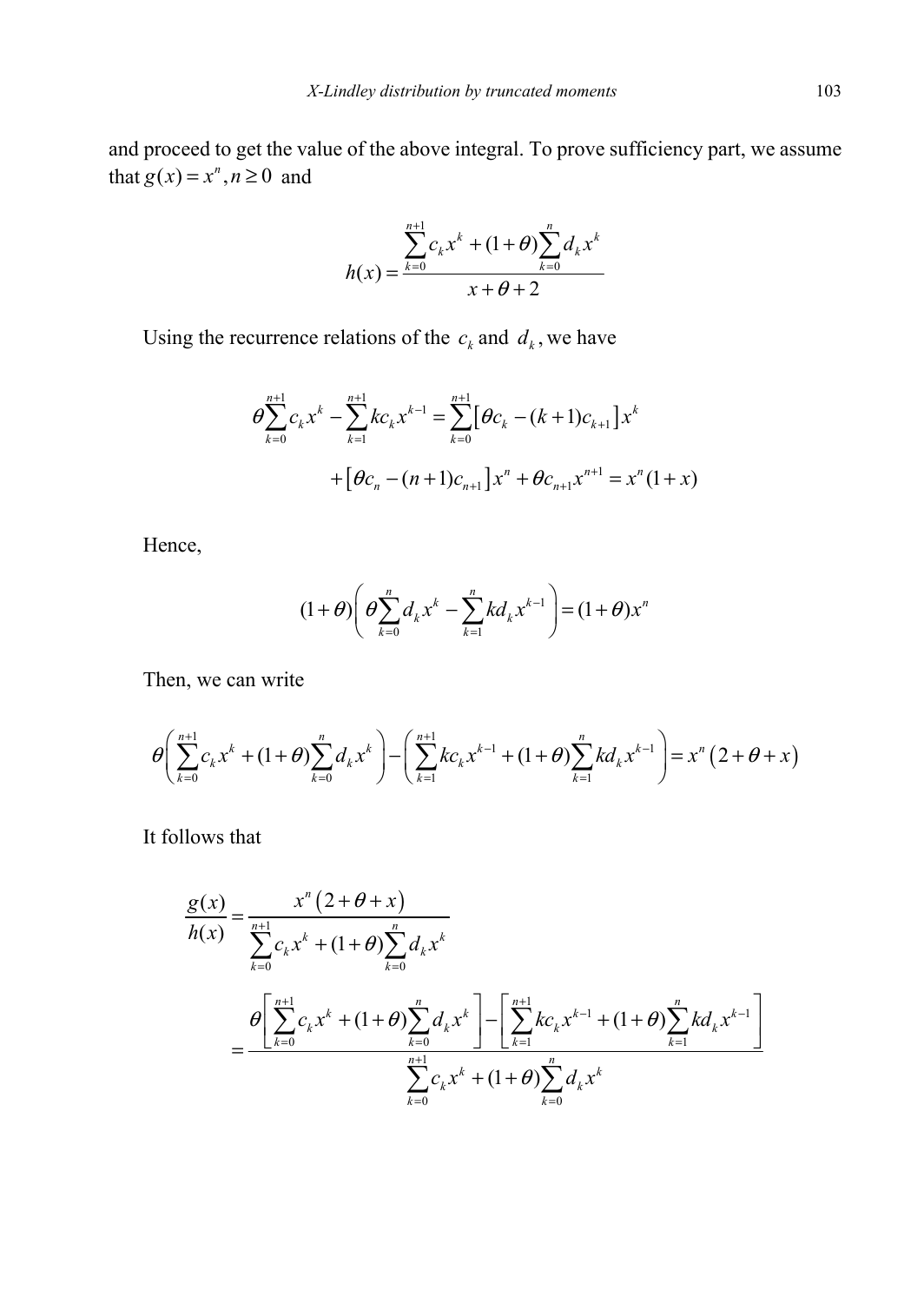$$
= \frac{\theta \left[ \sum_{k=0}^{n+1} c_k x^k + (1+\theta) \sum_{k=0}^n d_k x^k \right]}{\sum_{k=0}^{n+1} c_k x^k + (1+\theta) \sum_{k=0}^n d_k x^k} - \frac{\left[ \sum_{k=1}^{n+1} k c_k x^{k-1} + (1+\theta) \sum_{k=1}^n k d_k x^{k-1} \right]}{\sum_{k=0}^{n+1} c_k x^k + (1+\theta) \sum_{k=0}^n d_k x^k}
$$

$$
= \theta - \frac{\left[ \sum_{k=1}^{n+1} k c_k x^{k-1} + (1+\theta) \sum_{k=1}^n k d_k x^{k-1} \right]}{\sum_{k=0}^{n+1} c_k x^k + (1+\theta) \sum_{k=0}^n d_k x^k}
$$

Now, to obtain  $\frac{h'(x)}{h(x)}$  $(x)$ *h x h x*  $\frac{r(x)}{x}$  we have firstly

$$
\log(h(x)) = -\log(2+\theta+x) + \log\left(\sum_{k=0}^{n+1} c_k x^k + (1+\theta)\sum_{k=0}^{n} d_k x^k\right)
$$

then

$$
\frac{h'(x)}{h(x)} = \frac{\delta \log(h(x))}{\delta x} = -\frac{1}{2 + \theta + x} + \frac{\sum_{k=1}^{n+1} kc_k x^{k-1} + (1 + \theta) \sum_{k=1}^n kd_k x^{k-1}}{\sum_{k=0}^{n+1} c_k x^k + (1 + \theta) \sum_{k=0}^n d_k x^k}
$$

$$
= -\frac{1}{2 + \theta + x} + \theta - \frac{g(x)}{h(x)}
$$

which implies that

$$
\frac{h'(x)+g(x)}{h(x)} = \frac{-1}{2+\theta+x} + \theta
$$

Now, for all  $x > 0$ 

$$
\int_{0}^{x} \frac{g(y) + h'(y)}{h(y)} dy = \int_{0}^{x} \left( \frac{-1}{2 + \theta + y} + \theta \right) dy = \left( -\log(2 + \theta + y) + \theta y \right)_{0}^{x}
$$

$$
=-\log(2+\theta+x)+\theta x+\log(2+\theta)
$$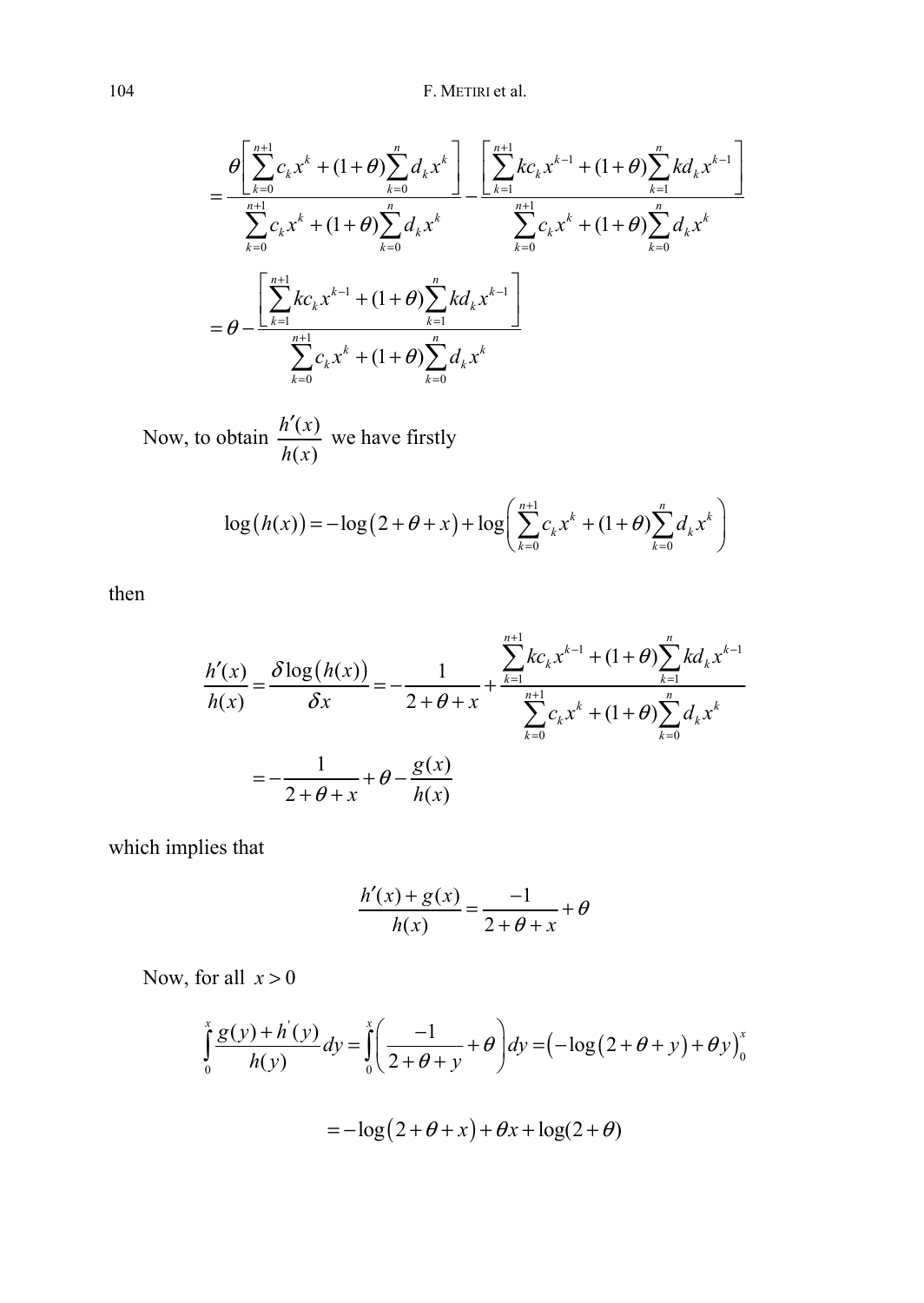Finally, using Lemma 3, for all  $x > 0$ , we have

$$
f(x) = K \exp\left(-\int_{0}^{x} \frac{g(y) + h'(y)}{h(y)} dy\right) = K\left(2 + \theta + x\right) e^{-\theta x} (2 + \theta)
$$

where  $K > 0$  is the normalizing constant, i.e., 2 2  $(2 + \theta)$  $(1 + \theta)$  $k = \frac{(2+\theta)\theta^2}{(1+\theta)^2}.$ 

This completes the proof of the theorem.

**Remark 1.** To obtain characterisations of *X*-Lindley distribution by left truncated moments in terms of the failure rate function, we can take integer values of *n* in Theorem 4.

**Theorem 2.** Suppose that the random variable X has a continuous c.d.f.  $F(x)$  with  $F(0) = 0$ ,  $F(x) > 0$  for all  $x > 0$ , p.d.f.  $f(x) = F'(x)$ , and  $\eta(x) = \frac{f(x)}{F(x)}$ . *F x*  $\eta(x) = \frac{f(x)}{\sqrt{x}}$ . Assume  $0 < E\left[X^n\right] < \infty$  for a given positive integer *n*. Then *X* has the *X*-Lindley distribution with parameters  $\theta > 0$  if and only if

$$
E\left[X^n\big|X\leq x\right] = \frac{\left(c_0+d_0+\frac{n!}{\theta^n}\right)e^{\theta x}\left[\sum_{k=0}^{n+1}c_kx^k+(1+\theta)\sum_{k=0}^n d_kx^k\right]}{x+\theta+2}\eta(x)
$$

where

$$
c_0 = \frac{n!(n+1+\theta)}{\theta^{n+2}}, \ c_{k+1} = \frac{\theta}{k+1}c_k, \ k = 0, 1, ..., n-1, \ c_{n+1} = \frac{1}{\theta}
$$

and

$$
d_0 = \frac{n!}{\theta^{n+1}}, \ d_{k+1} = \frac{\theta}{n-1} c_k d_k, \ k = 0, 1, ..., n-1, \ d_{n+1} = \frac{1}{\theta}
$$

#### **Proof. Necessary part**

$$
E[Xn | X \le x] = \frac{1}{F(x)} \int_{0}^{x} y^{n} f(y) dy = \frac{1}{F(x)} \left( E[X^{n}] - \int_{x}^{\infty} y^{n} f(y) dy \right)
$$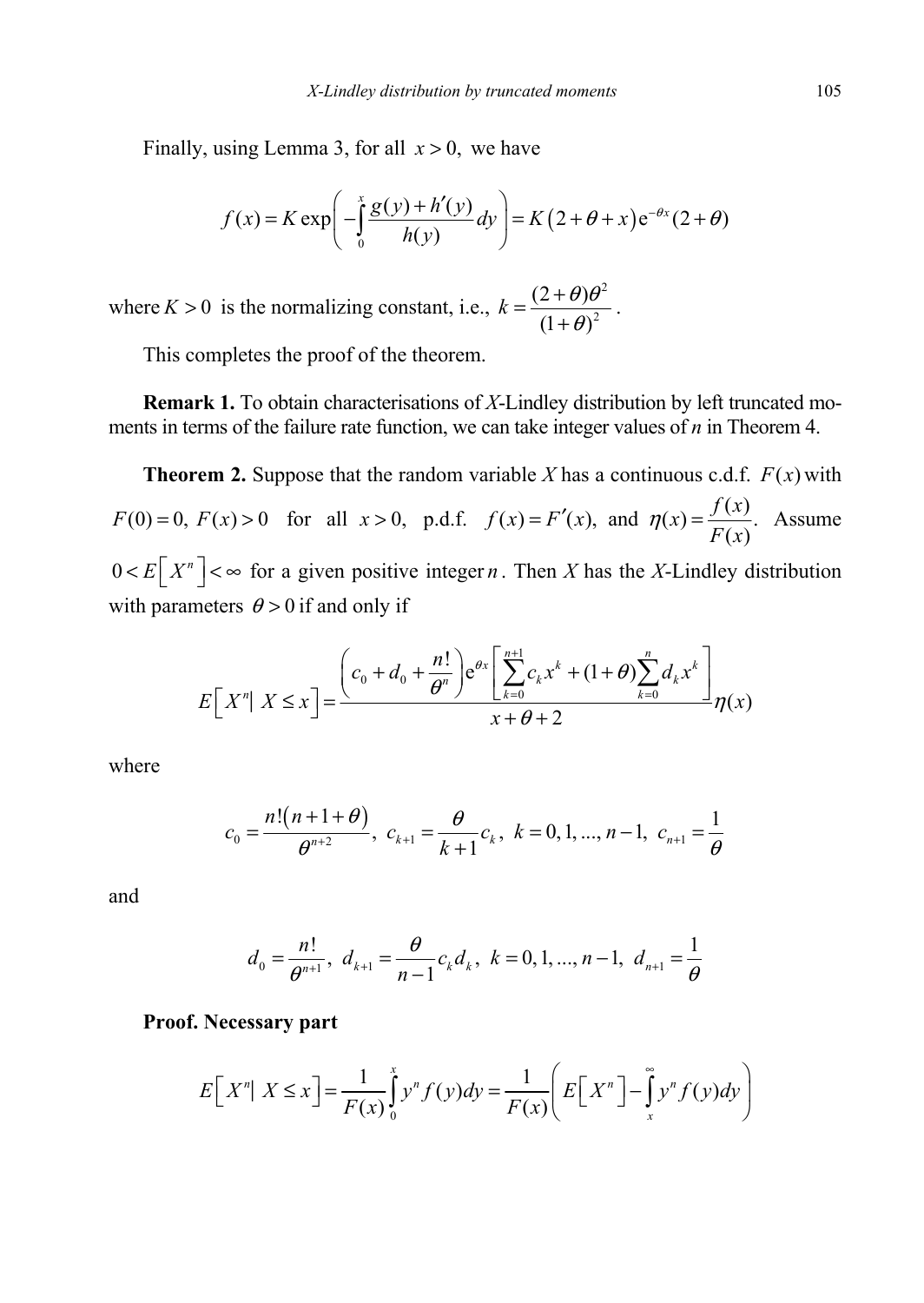$$
= \frac{\eta(x)}{(2+\theta+x)e^{-\theta x}} \left( \frac{(1+\theta)^2}{\theta^2} E\left[X^n\right] - e^{-\theta x} \left( \sum_{k=0}^{n+1} c_k x^k + (1+\theta) \sum_{k=0}^n d_k x^k \right) \right)
$$

$$
= \frac{\left(c_0 + d_0 + \frac{n!}{\theta^n}\right) e^{\theta x} - \left(\sum_{k=0}^{n+1} c_k x^k + (1+\theta) \sum_{k=0}^n d_k x^k \right)}{(2+\theta+x)e^{-\theta x}} \eta(x)
$$

**Proof. Sufficiency part.** Let  $g(x) = x^n$  where *n* is a positive integer and

$$
\omega(x) = \frac{\left(c_0 + d_0 + \frac{n!}{\theta^n}\right) e^{\theta x} - \left(\sum_{k=0}^{n+1} c_k x^k + (1+\theta) \sum_{k=0}^n d_k x^k\right)}{(2+\theta+x)}
$$

Using the relation mentioned in the above section,

$$
\frac{g(x)}{\omega(x)} = \frac{x^{n} (2 + \theta + x)}{(c_{0} + d_{0} + \frac{n!}{\theta^{n}}) e^{\theta x} - (\sum_{k=0}^{n+1} c_{k} x^{k} + (1 + \theta) \sum_{k=0}^{n} d_{k} x^{k})}
$$
\n
$$
= \frac{\theta \left(c_{0} + d_{0} + \frac{n!}{\theta^{n}}\right) e^{\theta x} - \theta \left[\sum_{k=0}^{n+1} c_{k} x^{k} + (1 + \theta) \sum_{k=0}^{n} d_{k} x^{k}\right]}{(c_{0} + d_{0} + \frac{n!}{\theta^{n}}) e^{\theta x} - (\sum_{k=0}^{n+1} c_{k} x^{k} + (1 + \theta) \sum_{k=0}^{n} d_{k} x^{k})}
$$
\n
$$
= \frac{\left[\sum_{k=1}^{n+1} k c_{k} x^{k-1} + (1 + \theta) \sum_{k=1}^{n} k d_{k} x^{k-1}\right] + \theta \left(c_{0} + d_{0} + \frac{n!}{\theta^{n}}\right) e^{\theta x}}{(c_{0} + d_{0} + \frac{n!}{\theta^{n}}) e^{\theta x} - (\sum_{k=0}^{n+1} c_{k} x^{k} + (1 + \theta) \sum_{k=0}^{n} d_{k} x^{k})}
$$
\n
$$
= \frac{\theta \left(c_{0} + d_{0} + \frac{n!}{\theta^{n}}\right) e^{\theta x} - \left[\sum_{k=1}^{n+1} k c_{k} x^{k-1} + (1 + \theta) \sum_{k=1}^{n} k d_{k} x^{k-1}\right]}{(c_{0} + d_{0} + \frac{n!}{\theta^{n}}) e^{\theta x} - (\sum_{k=0}^{n+1} c_{k} x^{k} + (1 + \theta) \sum_{k=0}^{n} d_{k} x^{k})}
$$
\n
$$
= \theta \left(c_{0} + d_{0} + \frac{n!}{\theta^{n}}\right) e^{\theta x} - \left(\sum_{k=0}^{n+1} c_{k} x^{k} + (1 + \theta) \sum_{k=0}^{n} d_{k} x^{k}\right)
$$

Also, since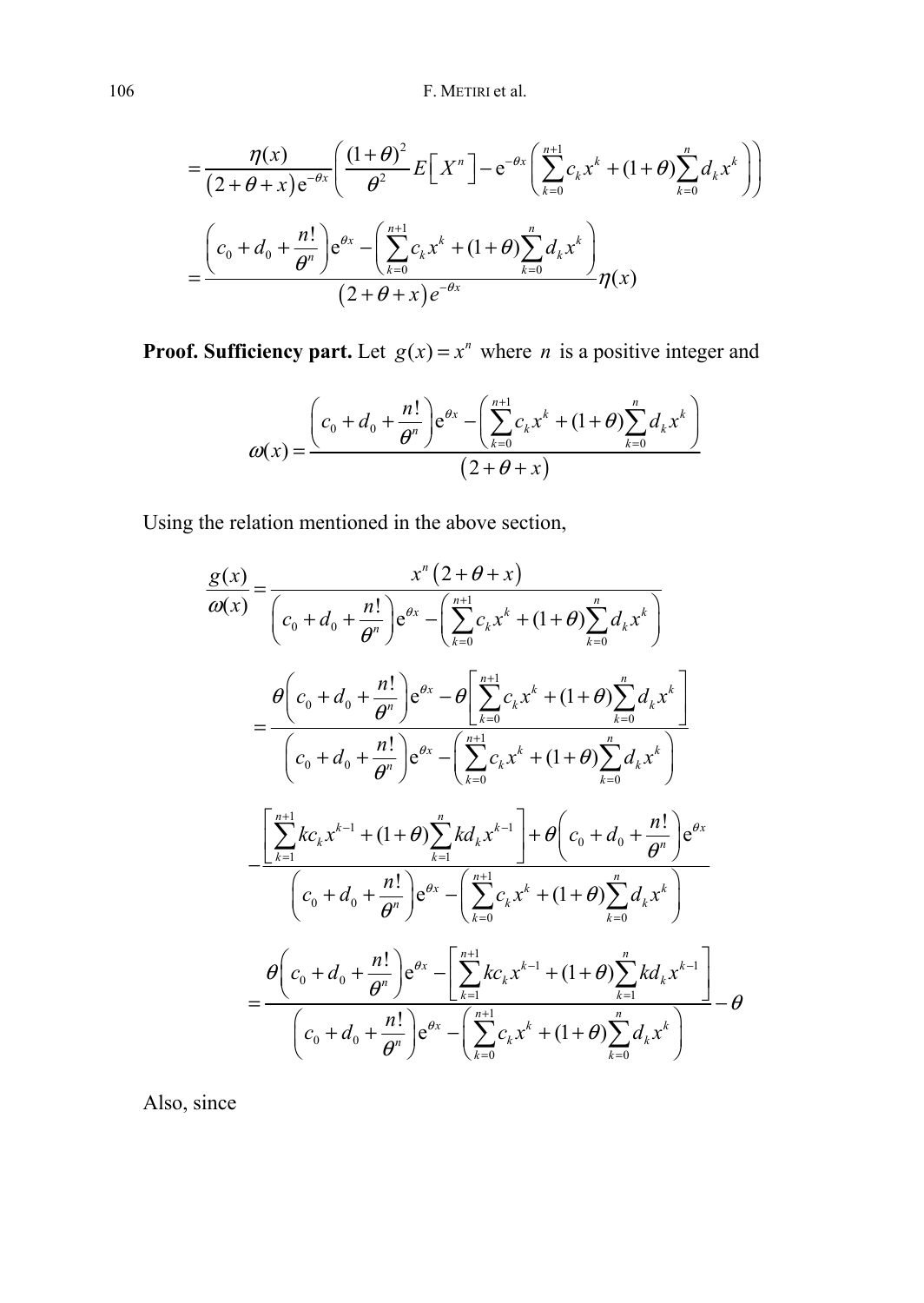$$
\log(\omega(x)) = -\log(2+\theta+x) + \log\left[ \left( c_0 + d_0 + \frac{n!}{\theta^n} \right) e^{\theta x} - \left( \sum_{k=0}^{n+1} c_k x^k + (1+\theta) \sum_{k=0}^n d_k x^k \right) \right]
$$

then

$$
\frac{\omega'(x)}{\omega(x)} = \frac{\delta \log(\omega(x))}{\delta x} = \frac{-1}{2 + \theta + x} \n+ \frac{\theta \left(c_0 + d_0 + \frac{n!}{\theta^n}\right) e^{\theta x} - \left[\sum_{k=1}^{n+1} k c_k x^{k-1} + (1 + \theta) \sum_{k=1}^n k d_k x^{k-1}\right]}{\left(c_0 + d_0 + \frac{n!}{\theta^n}\right) e^{\theta x} - \left(\sum_{k=0}^{n+1} c_k x^k + (1 + \theta) \sum_{k=0}^n d_k x^k\right)} \n= \frac{-1}{2 + \theta + x} + \theta + \frac{g(x)}{\omega(x)}
$$

which implies that

$$
\frac{\omega'(x) - g(x)}{\omega(x)} = -\frac{1}{2 + \theta + x} + \theta
$$

Now, for all  $x > 0$ ,

$$
\int_{0}^{x} \frac{\omega'(y) - g(y)}{\omega(y)} dy = \int_{0}^{x} \left( -\frac{1}{2 + \theta + y} + \theta \right) dy
$$
  
=  $\left[ -\log(2 + \theta + y) + \theta y \right]_{0}^{x}$   
=  $-\log(2 + \theta + x) + \theta x + \log(2 + \theta)$ 

Finally, using the above Lemma, for all  $x > 0$ , we have

$$
f(x) = C \exp\left(-\int_0^x \frac{\omega(y) - g(y)}{\omega(y)} dy\right) = K\left(2 + \theta + x\right) e^{-\theta x} (2 + \theta)
$$

where  $C > 0$  is the normalizing constant, i.e., 2 2  $(2 + \theta)$  $(1 + \theta)$  $C = \frac{(2+\theta)\theta^2}{(1+\theta)^2}.$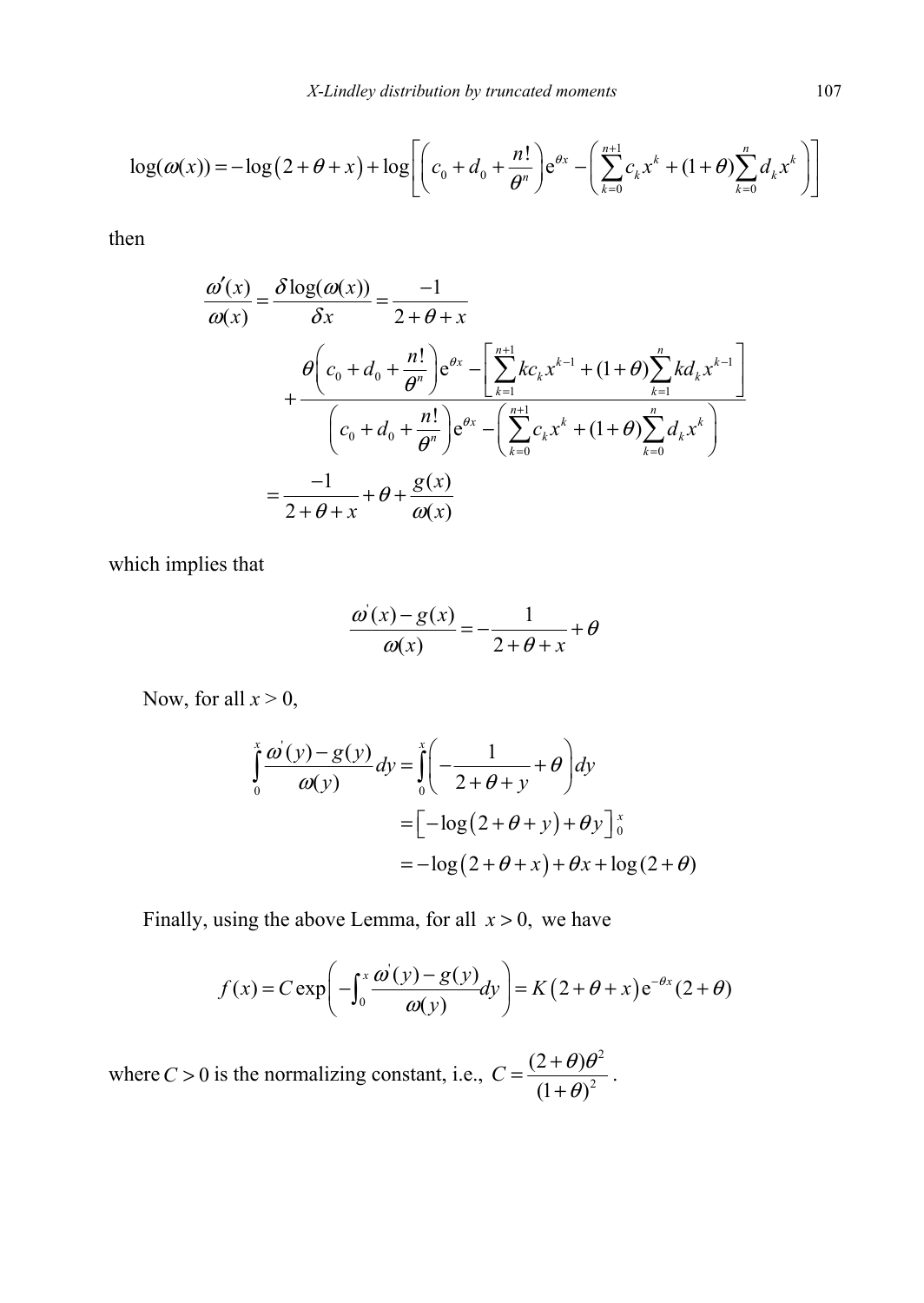**Remark 7.** By taking integer values *n* in the above theorem, we obtain characterisations of *X*-Lindley distribution by right truncated moments in terms of the reversed failure rate function.

### **5. Application**

This section presents an illustrative example of *X*-Lindley distribution with other one-parameter distributions to show the superiority and flexibility of this model. To achieve this goal, we use data of survival times (in days) of 92 Algerian individuals infected with coronavirus, as shown in Table 1 (recorded from 6 to 16 August 2021; available at https://covid19.who.int/), to make a comparison between Lindley, exponential and *X*-Lindley distributions.

| Survival time<br>$m = 3.2$ | Observed<br>frequency | Lindley $_{\hat{\theta}=0.50}$ | Exponential $_{\hat{\theta}=0.30}$ | X-Lindley $_{\hat{\theta}=0.45}$ |
|----------------------------|-----------------------|--------------------------------|------------------------------------|----------------------------------|
| [0, 2]                     | 44                    | 35.2                           | 43.94                              | 40.02                            |
| [2, 4]                     | 22                    | 27.15                          | 25.46                              | 24.84                            |
| $\left[4,6\right]$         | 16                    | 17.19                          | 12.46                              | 15.01                            |
| [6, 8]                     |                       | 7.26                           | 6.62                               | 7.02                             |
| [8, 10]                    |                       | 3.15                           | 3.52                               | 3.11                             |
| Total                      | 92                    | 92                             | 92                                 | 92                               |
| $\sim$ <sup>2</sup>        |                       | 3.275                          | 1.572                              | 0.789                            |

Table 1. Comparison between Lindley, Exponential, and *X*-Lindley distribution